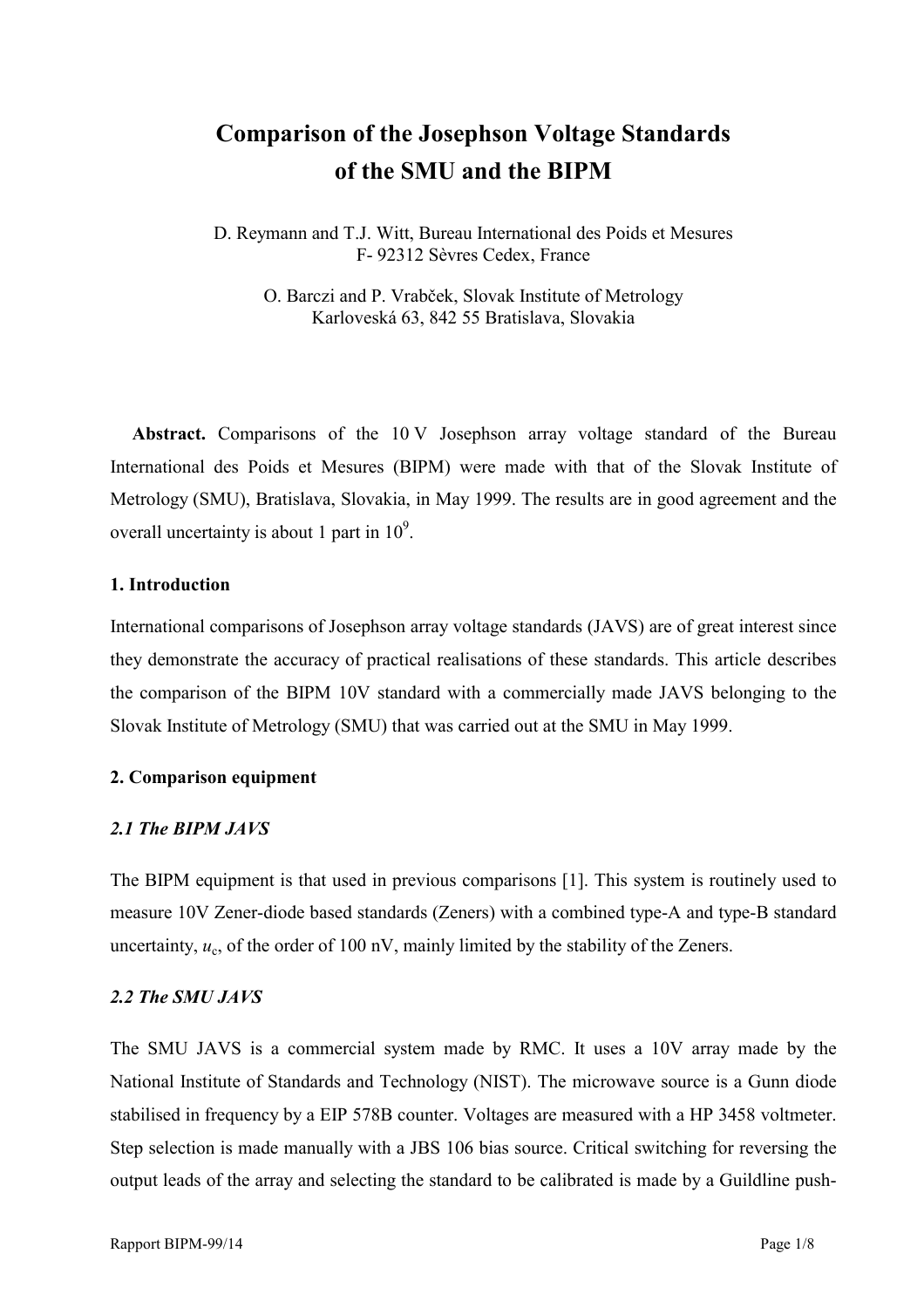button switch. Data acquisition and analysis are carried out automatically using the NISTVolt software. The SMU JAVS is routinely used to measure Zener diode standards with a type-B standard uncertainty of 0.02  $\mu$ V and a combined type-A and type-B standard uncertainty,  $u_c$ , of  $0.10 \mu V$ .

#### **3. Comparison Procedures**

During the measurements, both the BIPM and the SMU arrays are disconnected from their bias source and floated from ground.

In both type of measurements during the comparison, the SMU system occasionally produced spurious readings clearly inconsistent, by several microvolts, with the anticipated values. These readings were rejected from the calculation of the comparison results but their origin was not elucidated. Such spurious readings could possibly go undetected in routine Zener calibrations or in bilateral comparisons via travelling Zeners.

#### *3.1 Direct comparison*

For the direct comparison, the two arrays are connected in series opposition and the voltage difference is measured with a detector. To achieve the highest precision in such direct comparisons, a sensitive nanovoltmeter must be used as a null detector. For a 10 V comparison, this requires that the output voltages of the two arrays be kept equal to within a few microvolts throughout the measurements. This mode of operation is not programmed into the commercial JAVS used by the SMU. We cannot carry out the best on-site comparisons with a JAVS unless it can repeatedly reproduce the same absolute value of voltage in both polarities throughout the measurements. Since the SMU JAVS is not programmed to do this, we could not carry out the usual direct comparison. Instead, the SMU's JAVS was used to measure the BIPM array voltage as if it were a Zener voltage standard. The precision was then limited to that available from the SMU's digital nanovoltmeter when measuring voltages of up to about 5 mV.

#### *3.2 Comparison via Zener diode measurements*

The procedure for comparison of calibrations of standards was simply to calibrate a Zener diode based electronic standard (Zener) with each JAVS following as closely as possible the established routine for each laboratory. These calibration results were then compared.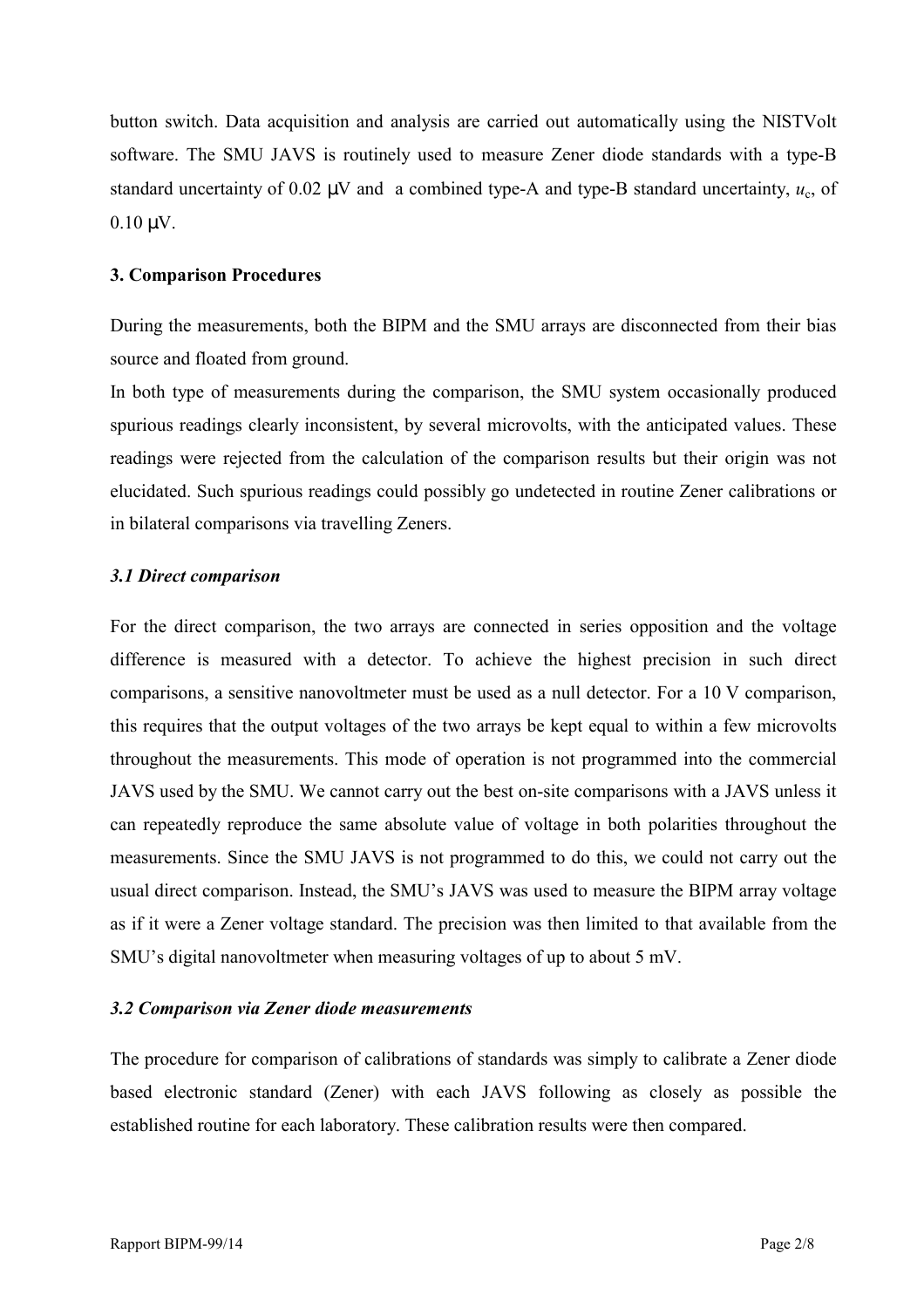#### **4. Description of the measurements**

The follow is a brief description of the procedure used by the NISTVOLT software to obtain a single precise value of the voltage of a Zener being calibrated. First, the Zener voltage is measured directly with the DVM. This serves to determine the voltage step number. The array output voltage is then connected in series opposition with the Zener voltage and the resulting voltage difference is read with the DVM. The array output voltage is adjusted to be within a few millivolts of the Zener voltage. There are three phases to the measurements. In the first phase, the array is biased in the positive polarity and the Zener polarity switch is put to (+). In the second phase, the array is biased in negative polarity and the Zener polarity switched to (−). The third phase is identical to the first with the array and Zener in (+). In the first and third phases, successive measurements are divided onto twelve groups of *n* DVM readings while the second phase consists of twelve groups of 2*n* measurements. In each phase, the results from only ten of the twelve groups are retained for further analysis. In the version of NISTVOLT used by the SMU, it appears that the two groups yielding the lowest values are rejected. The mean voltages from the two (+) phases are averaged. This is averaged with the mean of the voltages measured in the (−) phase to yield a single final value for the Zener voltage. The effects of possible jumps of the array voltage are eliminated by comparing successive individual DVM readings and rejecting readings that differ by more than some maximum acceptable value. The step number is deduced by comparing the result of the preliminary direct measurement of the Zener voltage with the precise value measured as just described.

Occasionally during that part of the comparison in which the SMU array was used to directly measure the output voltage of the BIPM array (Fig. 1), the latter voltage changed abruptly when the BIPM array jumped from the required step. Such jumps were easily detected by a DVM connected in parallel with the bias voltage leads of the BIPM array. In such a case, the array could be re-biased quickly enough to avoid having to re-start the measurement. If the jump resulted in an incorrect DVM reading because the software could not distinguish a jump of the BIPM array from a jump of the SMU array, the DVM reading was eliminated manually. On 12 May, only six of a total of 570 readings had to be eliminated. On 13 May, two readings of a total of 600 had to be eliminated. Thus, no significant error can be attributed to spontaneous jumps in the output voltage of the BIPM array. Nevertheless, on two occasions on 13 May we observed stable DVM readings differing by  $1 \mu V$  or more from the expected values. These results were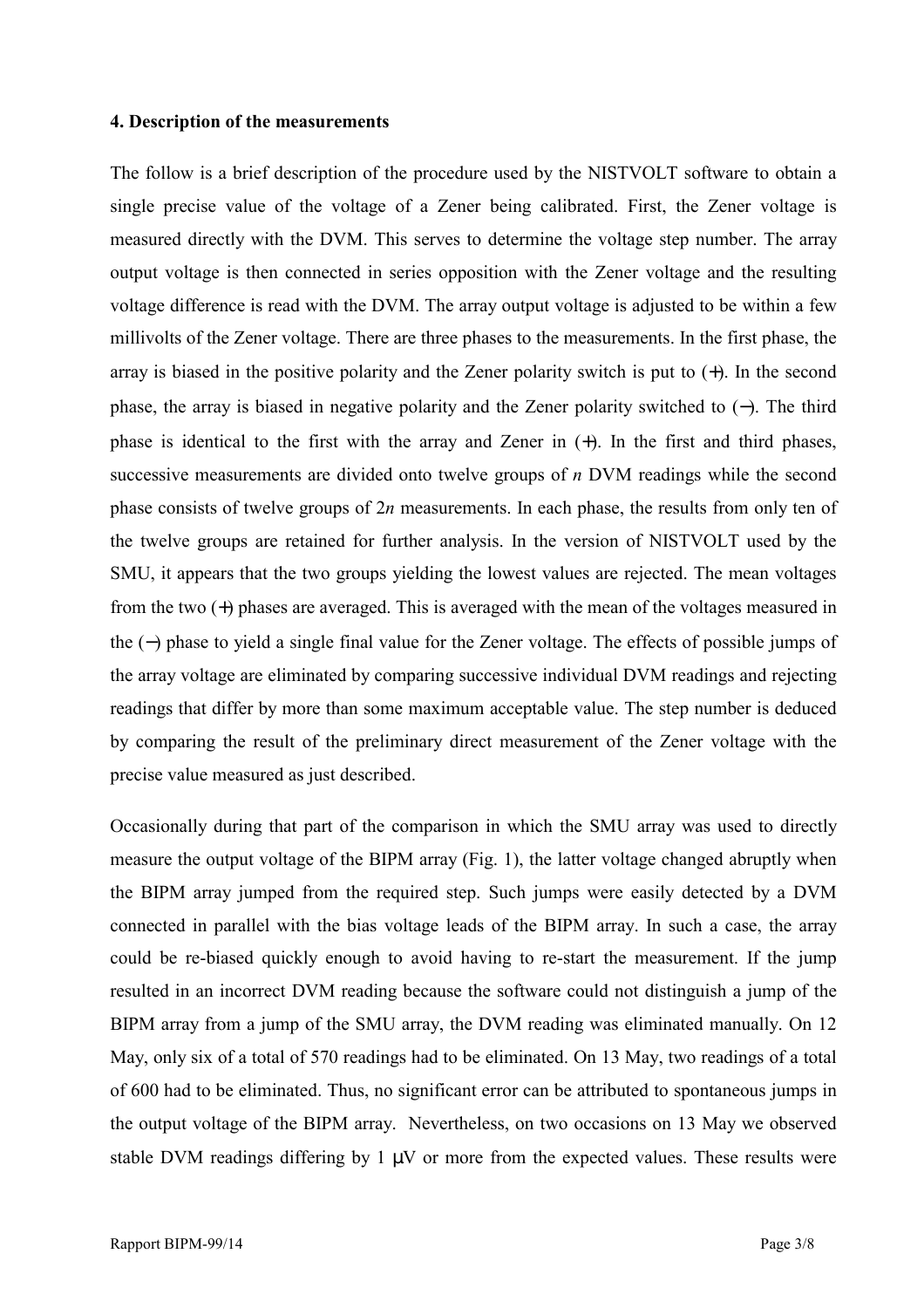rejected and no explanation was found for their occurrence. In addition, three outlying results, believed to be due to unexplained large thermal emfs, were rejected.

The results of the Zener measurements are plotted in Fig. 2. A single measurement series consists of two measurements of the Zener voltage made using the BIPM JAVS followed by a measurement made with the SMU JAVS and completed with two more measurements made with the BIPM JAVS. A linear fit of the BIPM results as a function of time is used to interpolate the BIPM value to the mean time of the SMU measurement. Nine series of measurements were made both on 11 May and 13 May. On 13 May, two series were rejected because of what appears to be unexplained large thermal emfs in the values measured by the SMU.

## **5. Uncertainties and results**

The sources of type-B uncertainty (Table 1 and 2) are frequency stability and measurement, leakage resistance, effects arising in the detectors, and, for Zener measurements, thermal emfs.

As usual, the results are expressed as the difference between the values that would be attributed to a 10 V standard by the two laboratories.

#### *A. Direct comparison.*

| May 12 (18 points out of 19) | $\Delta U = +0.019 \,\mu V$             | $u = 0,008 \text{ }\mu\text{V}$ |
|------------------------------|-----------------------------------------|---------------------------------|
| May 13 (18 points out of 20) | $\Delta U = +0.011 \text{ }\mu\text{V}$ | $u = 0,006 \text{ }\mu\text{V}$ |

where  $\Delta U = U_{\text{SMI}} - U_{\text{BIPM}}$  and *u* is the type-A standard uncertainty.

Those results are weighted using the reciprocal of the square of the type-A standard uncertainty. The weighted mean and the combined type-A and type-B standard uncertainty,  $u_c$ , are:

$$
U_{\text{SMU}} - U_{\text{BIPM}} = +0.014 \, \mu \text{V} \quad ; \qquad u_{\text{c}} = 0.011 \, \mu \text{V}.
$$

#### *B. Zener diode-based standard.*

| May 11 (9 points out of 9) | $\Delta U = +0.065 \text{ }\mu\text{V}$ | $u = 0.041 \text{ }\mu\text{V}$ |
|----------------------------|-----------------------------------------|---------------------------------|
| May 13 (7 points out of 9) | $\Delta U = +0.058 \text{ }\mu\text{V}$ | $u = 0.044 \mu V$               |

where  $\Delta U = U_{\text{SMI}} - U_{\text{BIPM}}$  and *u* is the type-A standard uncertainty.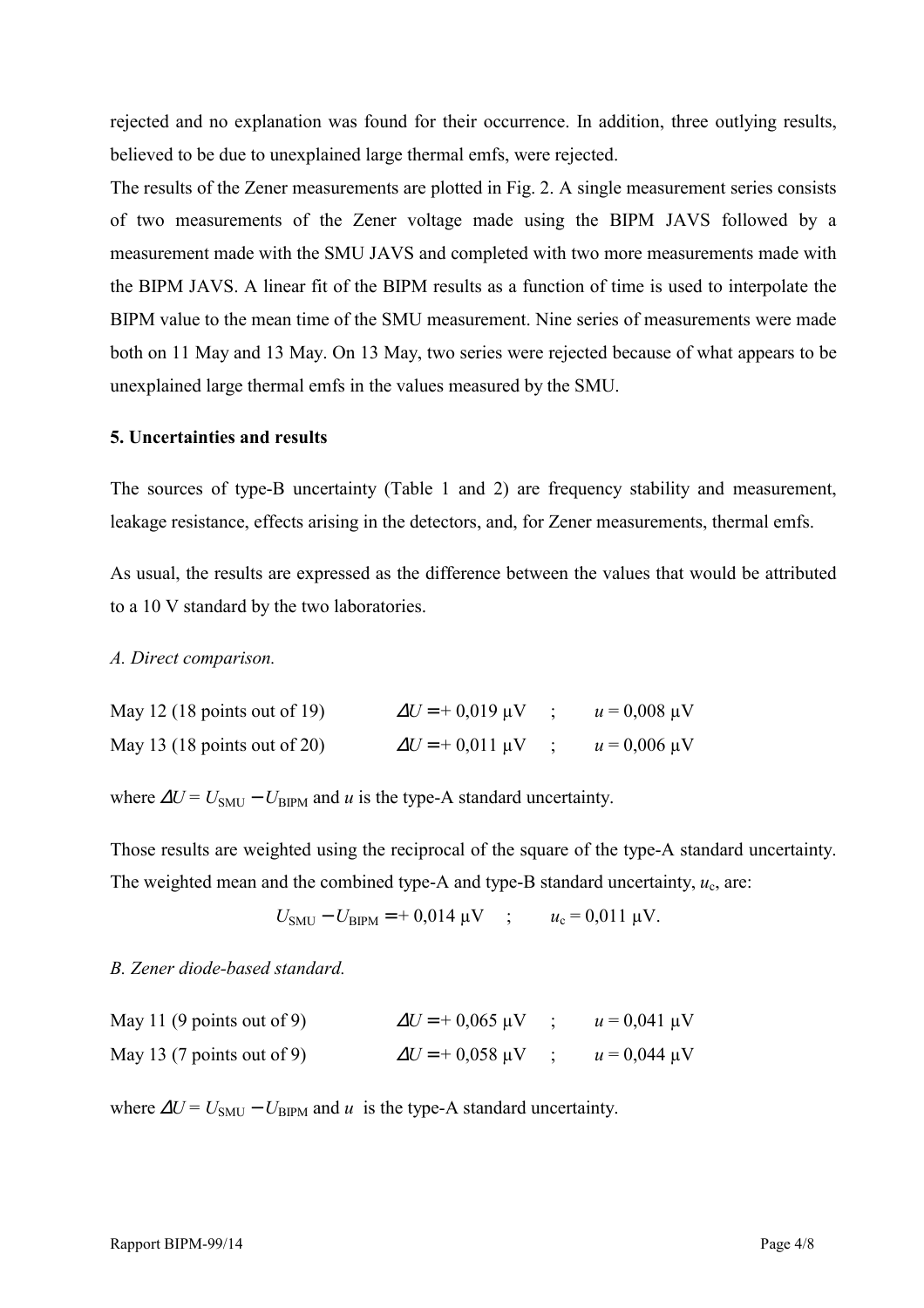Those results are weighted using the reciprocal of the square of the type-A standard uncertainty. The weighted mean and the combined type-A and type-B standard uncertainty,  $u_c$ , are:

 $U_{\text{SMU}} - U_{\text{BIPM}} = +0.062 \text{ }\mu\text{V}$  ;  $u_{\text{c}} = 0.036 \text{ }\mu\text{V}$ .

## **6. Discussion and conclusion**

We believe that the problems encountered in operating the SMU system show that implementations of Josephson array standards are not intrinsically accurate and that it is necessary to compare them with other JAVS. This is best done by direct on-site comparisons, such as those carried out by the BIPM.

It is worth noting that the random uncertainty of the on-site comparison of the Zener calibrations is about one order of magnitude smaller than that of the bilateral comparisons carried out with Zeners as travelling standards [2]. The on-site comparison has lower uncertainty because measurements were made alternately by each array in such a way as to track the medium-term variations of the Zener over periods of several minutes. Furthermore, the on-site comparisons provided a sensitive way to identify and reject spurious readings when they occurred.

**Acknowledgements.** The SMU thanks Dr C. Hamilton for providing the array and software. Two of us, DR and TJW, express our thanks for the kind hospitality extended by the SMU.

#### **References**

- 1 J. P. Lo-Hive, D. Reymann and G. Genevès, "Comparisons of 10-V Josephson Array Voltage Standards Between the BNM/LCIE and the BIPMî, *IEEE Trans. Instrum. Meas.*, vol. 44, No. 2, pp. 230-233, Apr. 1995.
- 2 Avrons D., Reymann D., Vrabček P., Witt T.J., Bilateral comparison of 10 V and 1.018 V standards between the SMU and the BIPM, May through October 1998, *Rapport BIPM*-99/1, 1999, 7p.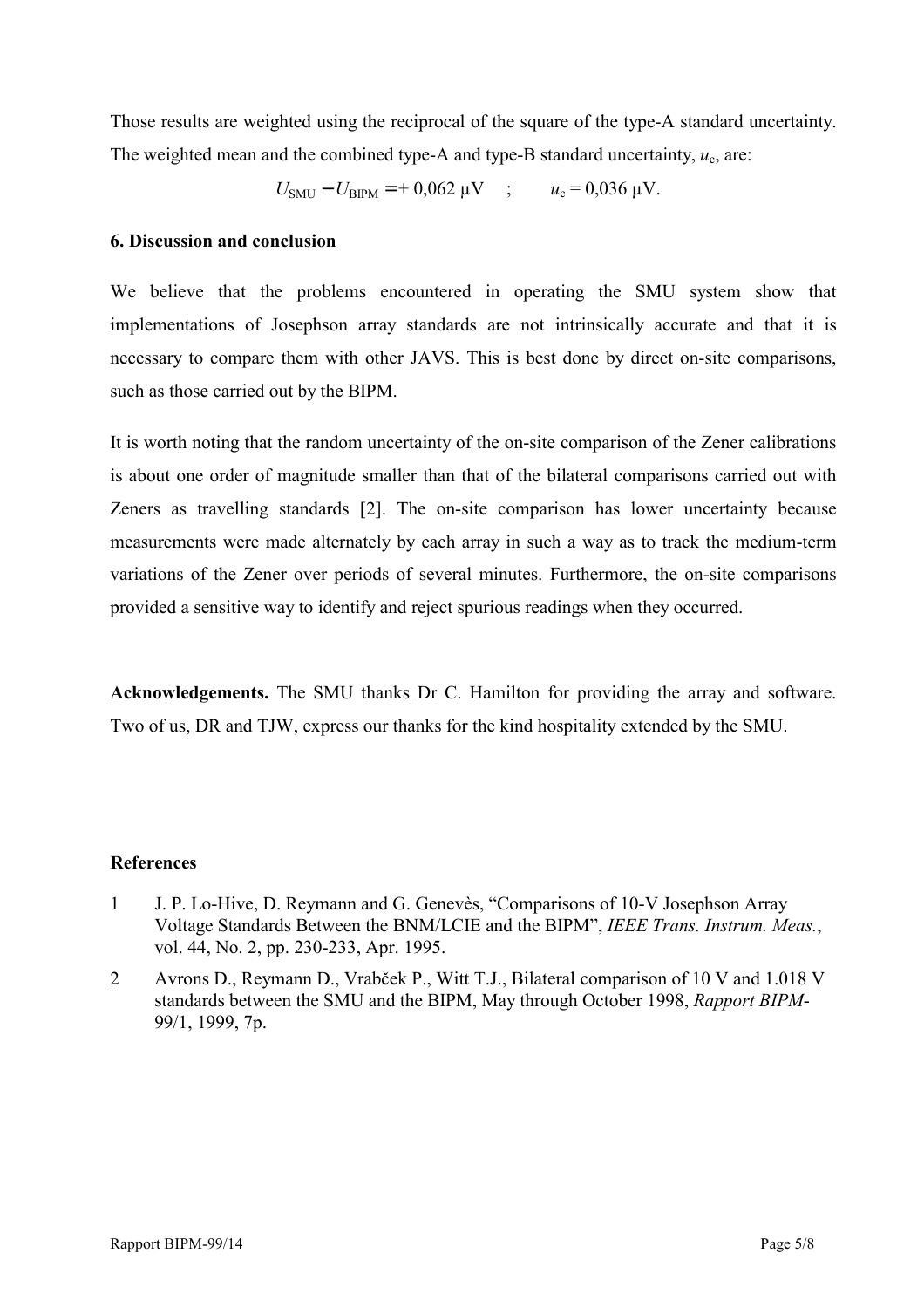**Table 1.** Estimated type-B standard uncertainty components for the direct comparison.

# TABLE 1

|                    |      | Uncertainty/nV |  |
|--------------------|------|----------------|--|
|                    | Type | Direct         |  |
| Frequency          | B    | 2              |  |
| Leakage resistance | B    |                |  |
| Detector           | B    | 10             |  |
| Total (RSS)        |      | 10             |  |

**Table 2.** Estimated type-B standard uncertainty components for the Zener measurements.

| ı.<br>۱ |  |
|---------|--|
|---------|--|

|                    |      | Uncertainty/nV |                |
|--------------------|------|----------------|----------------|
|                    | Type | <b>BIPM</b>    | <b>SMU</b>     |
| Frequency          | B    | 0.3            | $\overline{2}$ |
| Leakage resistance | B    | 0.1            | 1              |
| Detector           | B    | 0.5            | 10             |
| Thermal emfs       | B    | 0.5            | 17             |
| Total (RSS)        | B    | 0.8            | 20             |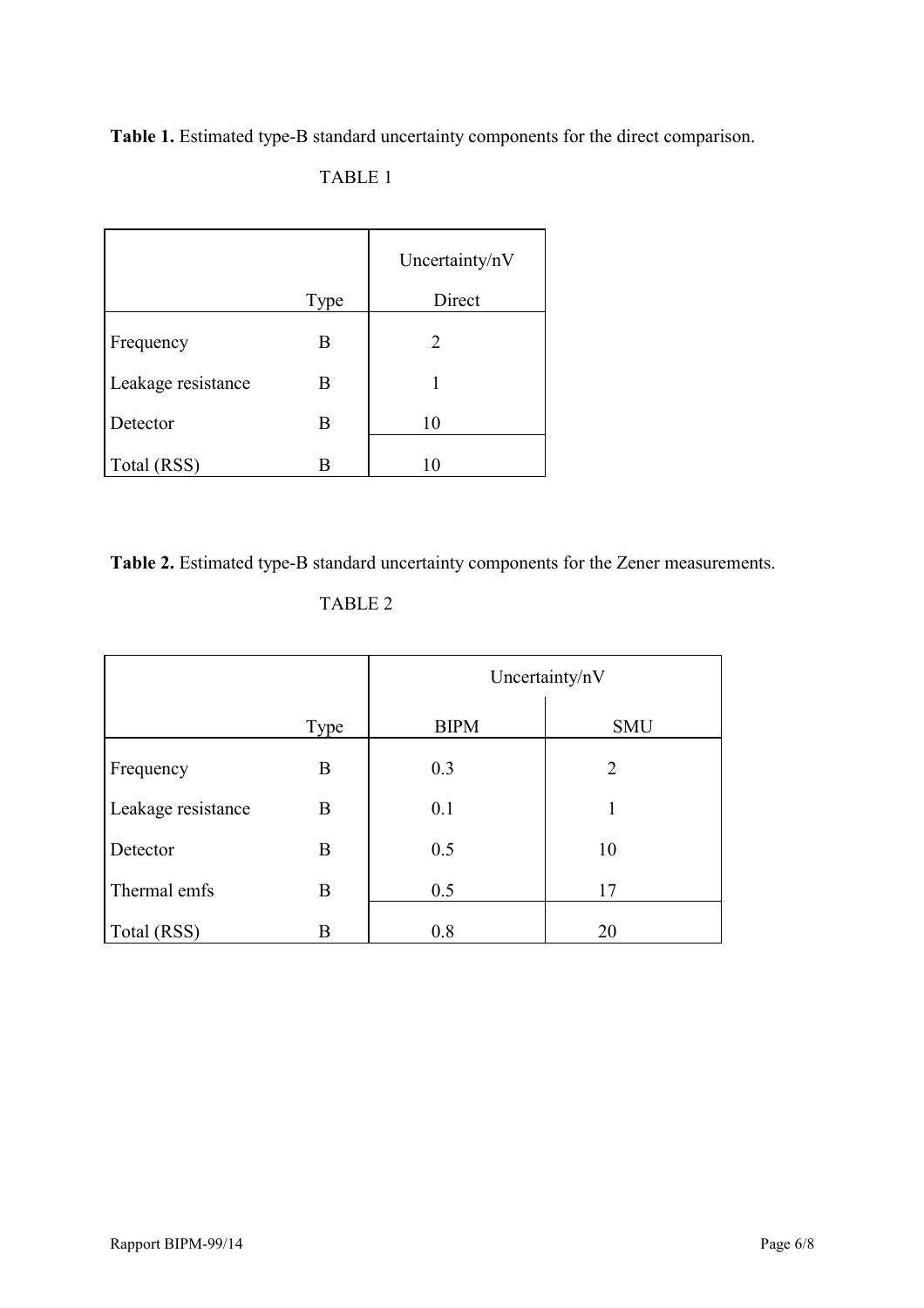

# Fig.1 : Measurements of the BIPM array voltage by the SMU JAVS.